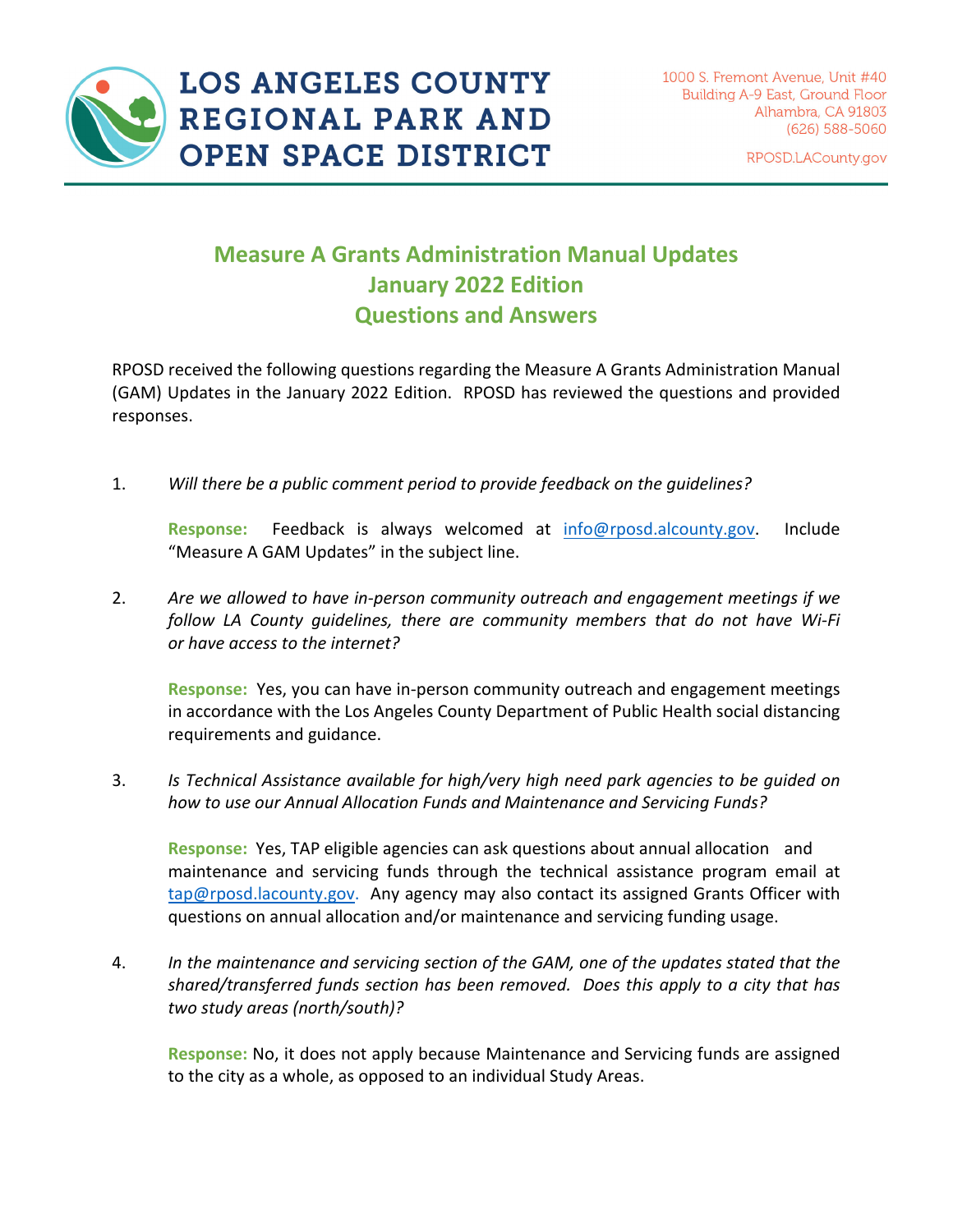Measure A Grants Administration Manual Updates January 2022 Edition – Questions and Answers Page 2

5. *For the Measure A M&S for Nonprofits Program, when will agencies in the program receive notification of funding availability for the third and final year of the program cycle?*

**Response:** RPOSD will send out notification of funding availability to agencies in the Nonprofits Program for the third and final year of the cycle in January 2022.

6. *How will RPOSD notify agencies if their unutilized maintenance and servicing funds are being reassigned to another agency?*

**Response:** M&S Funds unutilized for a period of five years may be reassigned at RPOSD's discretion. However, prior to any reassignment, RPOSD will notify an agency in writing of the accumulation and invite the agency to participate in a meeting to discuss utilization of funds.

7. *Does the updated GAM include step by step instructions on how to fill‐out the newly required Grantee Labor Report?*

 **Response:** The updated GAM does not include step by step instructions for the Grantee Labor form. However, the form itself does include instructions. Hover over each cell to reveal the instructions.

| Rev. 6/14/2021                                               |  |                                      | <b>GRANTEE LABOR REPORT*</b><br>(Hover over each cell for instructions)                                                                                                                                                                                                                   |                   |                 |                                     |                                  |                           |
|--------------------------------------------------------------|--|--------------------------------------|-------------------------------------------------------------------------------------------------------------------------------------------------------------------------------------------------------------------------------------------------------------------------------------------|-------------------|-----------------|-------------------------------------|----------------------------------|---------------------------|
| <b>Grant Number:</b><br><b>Location Name and</b><br>Address: |  |                                      |                                                                                                                                                                                                                                                                                           |                   |                 |                                     |                                  |                           |
|                                                              |  |                                      |                                                                                                                                                                                                                                                                                           |                   |                 |                                     |                                  |                           |
|                                                              |  |                                      |                                                                                                                                                                                                                                                                                           |                   |                 |                                     |                                  |                           |
| <b>Project Name:</b><br><b>Project Description</b><br>(SOW): |  |                                      |                                                                                                                                                                                                                                                                                           |                   |                 |                                     |                                  |                           |
|                                                              |  |                                      |                                                                                                                                                                                                                                                                                           |                   |                 |                                     |                                  |                           |
|                                                              |  |                                      |                                                                                                                                                                                                                                                                                           |                   |                 |                                     |                                  |                           |
|                                                              |  |                                      |                                                                                                                                                                                                                                                                                           |                   |                 |                                     |                                  |                           |
| <b>Employee Name</b>                                         |  | <b>Employee Title</b>                | <b>Work Performed</b>                                                                                                                                                                                                                                                                     | <b>Start Date</b> | <b>End Date</b> | <b>Total Hours</b><br><b>Worked</b> | <b>Gross Wages</b><br>(per hour) | <b>Worker</b><br>Compensa |
| <b>John Williams</b>                                         |  | <b>Grounds Maintenance</b><br>Worker | Landscaping                                                                                                                                                                                                                                                                               | 7/1/2021          | 8/5/2021        | 60.00                               | \$15.38                          | \$20.00                   |
|                                                              |  |                                      |                                                                                                                                                                                                                                                                                           |                   |                 |                                     |                                  |                           |
|                                                              |  |                                      | Enter the work performed on the project that is being<br>claimed. Please note: work that is not related to<br>maintenance and service or work that does not match the<br>class specifications of the employee's title may be<br>questioned, and additional documentation may be required. |                   |                 |                                     |                                  |                           |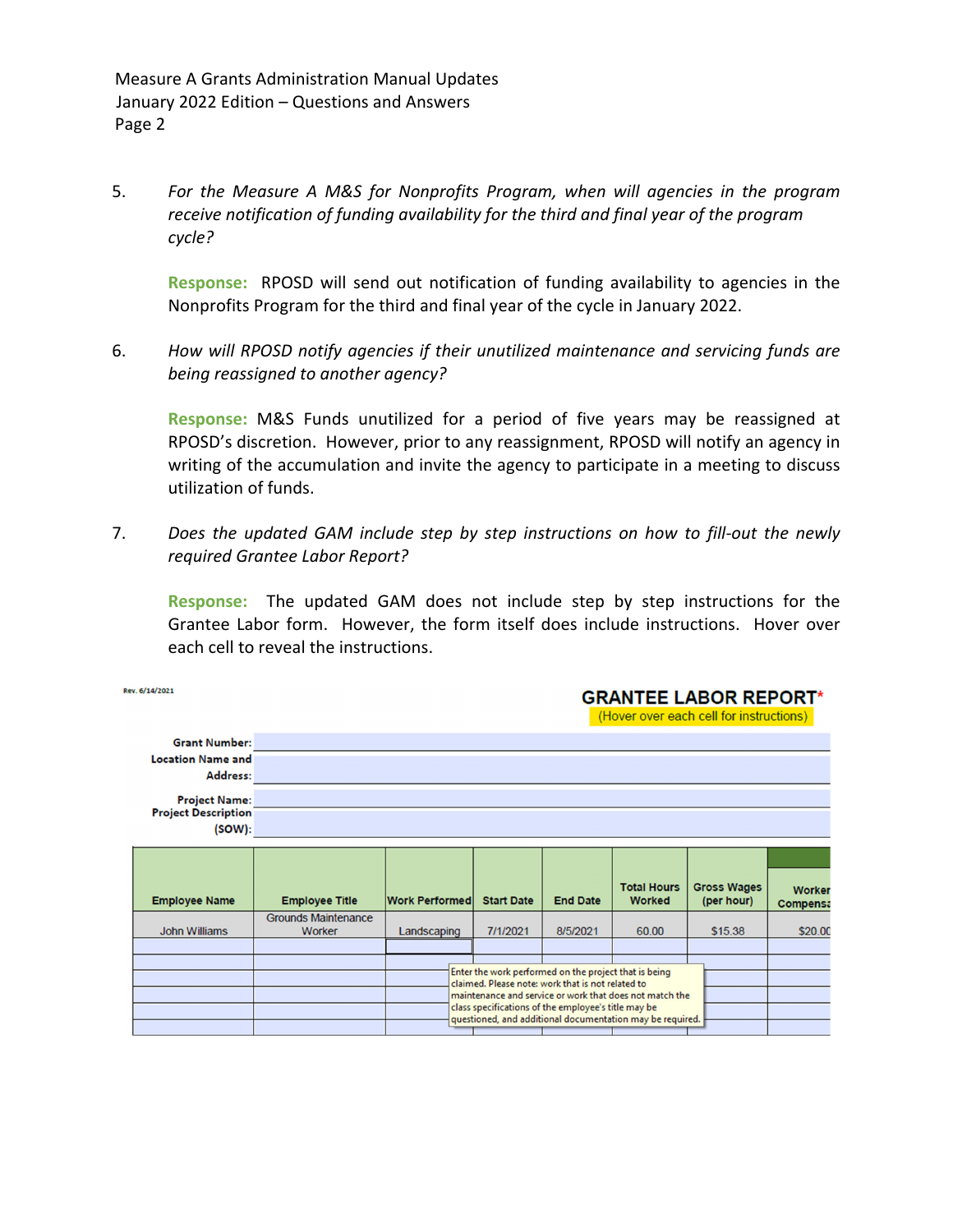Measure A Grants Administration Manual Updates January 2022 Edition – Questions and Answers Page 3

## 8. *Is there a grant expiration date for the Measure A Maintenance and Servicing funds?*

**Response:** There is no expiration date for the funding, but if maintenance and servicing funds are unutilized for a period of five years, they are subject to reassignment to another agency. Agencies that receive maintenance and servicing funds receive money annually, and we highly encourage those agencies to use the funding to maintain and service their completed RPOSD grant funded projects.

9. *Will 10% of the total grant award amount be held in retention? Is this a new requirement?*

**Response:** The 10% retention requirement has been historically part of RPOSD policy for its grant programs. It is being included in this update for purposes of clarity so that grantees are reminded of the 10% retention.

10. *Will the new Grant Closing Documentation submission deadline requirement commencing on August 1, 2022 apply to all projects?*

**Response:** The new requirement will apply to all Measure A grants. It will apply to grants with a grant closeout date of October 31, 2022 and later.

11. *When can we expect feedback on the documentation provided for the first two years of the Measure A M&S for Nonprofits Program?*

**Response:** Contact your assigned Grants Officer for additional information on documentation feedback.

12. *If our agency conducted a Needs Assessment with community engagement in 2016, can that report be used for future grant apps (Prop A/Measure A)? Would a new Needs Assessment/community engagement need to be conducted?*

**Response:** RPOSD would require updated community engagement and outreach for future grant applications. Engagement requirements do not mandate when the engagement must occur as long as it occurs no more than 36 months before the application submission date or is included within the project scope for future completion.

13. *For the interest‐bearing account requirement, does this need to be a "separate" account dedicated to the advanced funds received?*

**Response:** Yes, Measure A funds must be deposited into a separate interest-bearing account and not be combined with other funds.